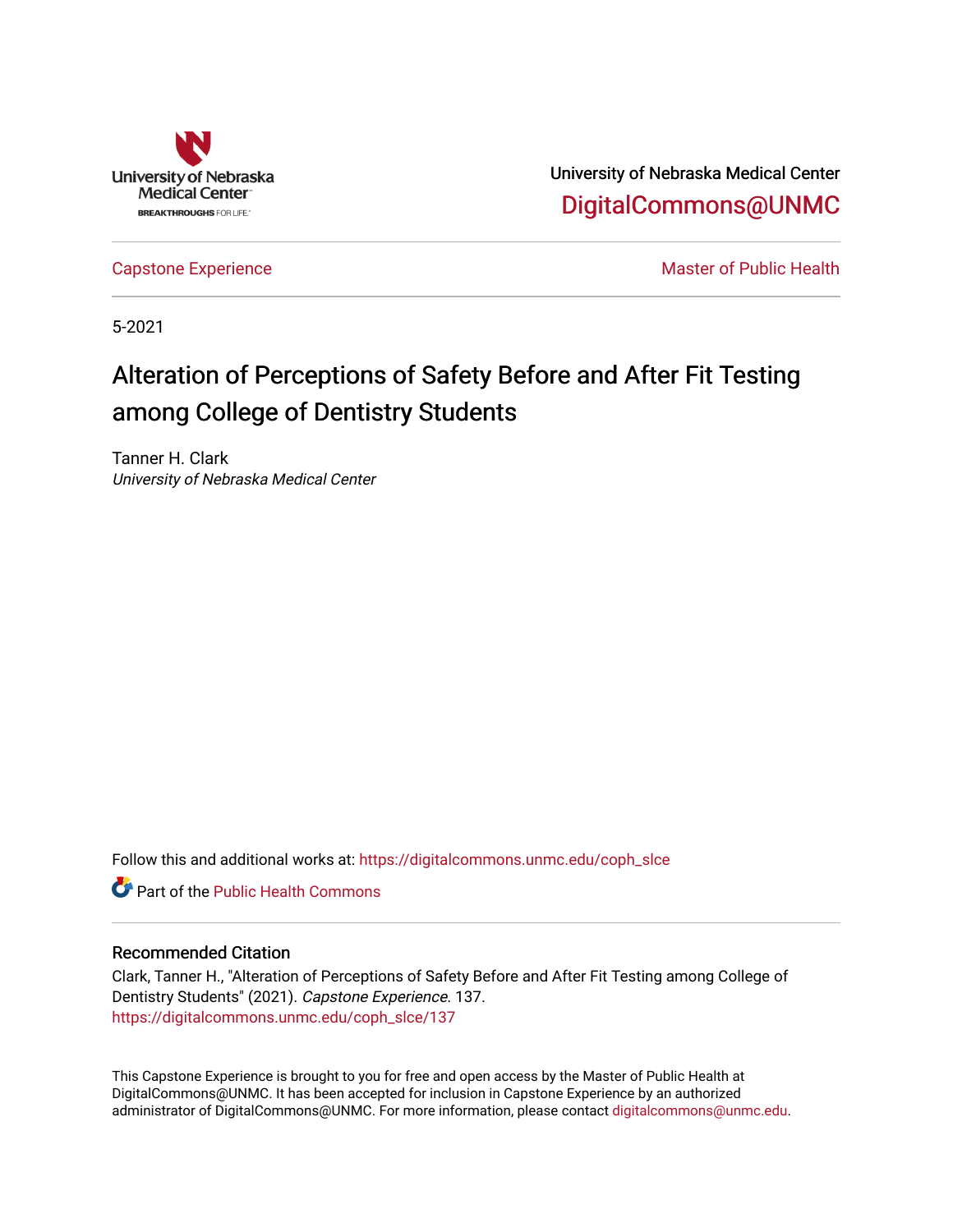# Alteration of Perceptions of Safety Before and After Fit Testing among College of Dentistry **Students**

Tanner Clark

Environmental and Occupational Health

Chandran Achutan, PhD, CIH Elizabeth Lyden, MS Pat Wortmann, MPH, CHMM

### **Abstract**

The COVID-19 pandemic has changed how hospitals and healthcare academic programs operate. This change has restricted services provided as well as educational opportunities for those training to be in healthcare. Further, personal protective equipment (PPE) has been required to help protect workers potentially having contact with patients who may have COVID-19. Dentistry workers are at particularly high risk due to repeated and continuous aerosol generating procedures. Healthcare students have traditionally been restricted to areas with minimal risk during clinical experiences; however, with the exposure occurring ubiquitously, avoiding the risk is nearly impossible. There is no uniform inclusion of students in respiratory protection programs within medical colleges currently; this limits knowledge surrounding perceptions of safety and application of safety behaviors by this population. To address this gap, we performed a cross-sectional study using a population of recently fit-tested dentistry students to gauge if safety perceptions change before and after being fit tested with N95 respirators. Sixty-five students completed pre- and post- fit testing for N95 personal respirators questionnaires. Over half of the participants (n=41) responded that their perception of safety changed from pre-fit testing to post-fit testing. All participants (n=65) responded that they knew how to wear an N95 respirator after fit testing. There was no significance found between pre-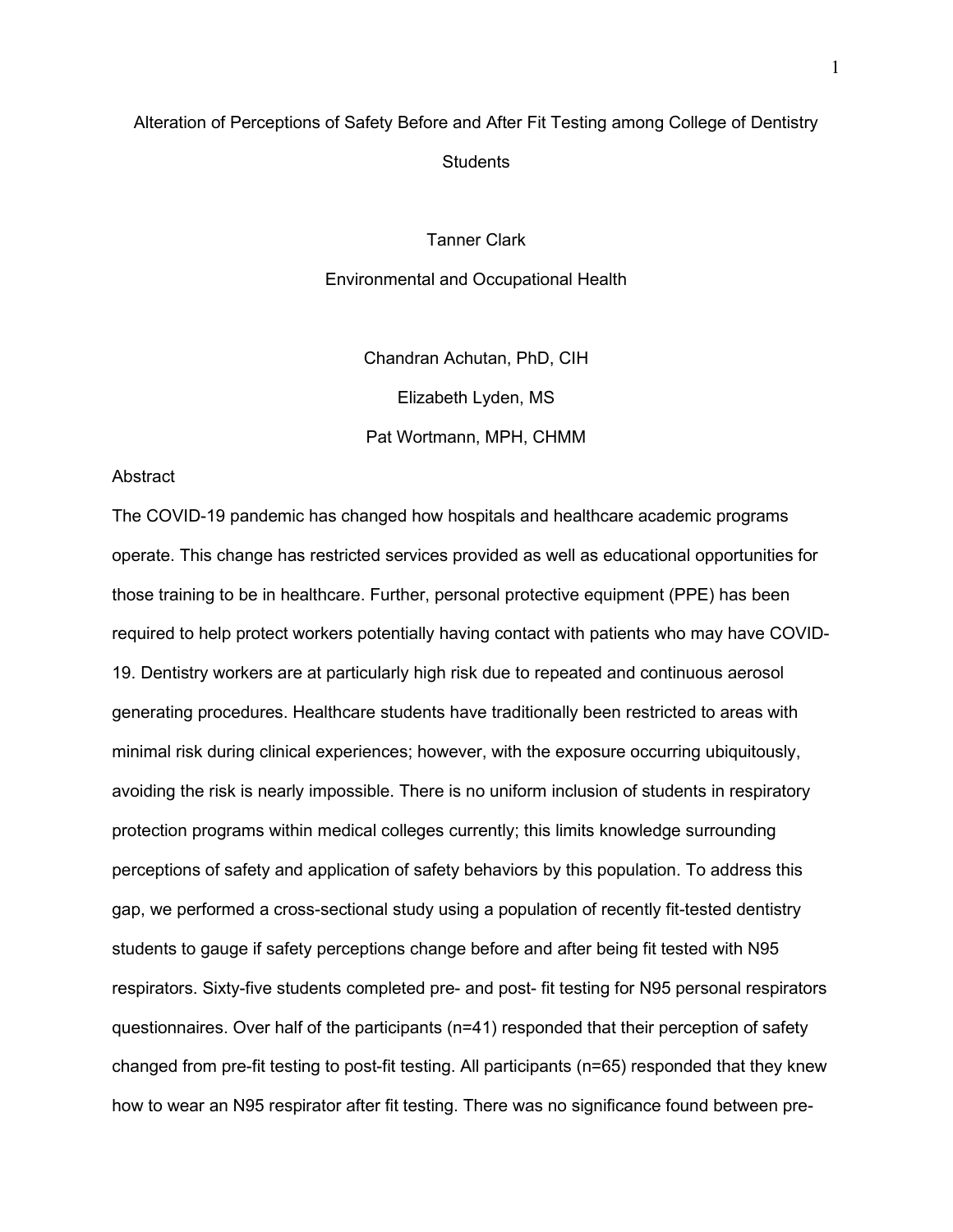and post- fit responses on additional paired questions (p=0.313 and p=0.131). This data supports that fit testing for N95 respirators alters safety perceptions in this population and demonstrates the need to educate students regarding exposures in their educational environment.

#### **Introduction**

As of April 21, 2021, over three million deaths globally had been attributed to the COVID-19 virus $^1$ . The pandemic changed how hospitals and academic programs operate; restrictions have been placed on services and access. Many of the restrictions center on non-mandatory services such as elective surgeries<sup>2</sup>. Common appointments have also been altered to protect healthcare and office staff. These changes have included installing partitions, decreasing the number of patients in waiting rooms, and performing temperature and symptom checks during check-in<sup>3</sup>.

Because the COVID-19 virus is primarily spread through airborne transmission, it is present on aerosols created by infected individuals<sup>4</sup>. As a transmissible respiratory disease, protection against COVID19, therefore, merits emphasis on respiratory protections in addition to isolation, social distancing, and increased testing. It also infects without discrimination, affecting men and women of all ages and races $^5$ . An infected person can infect others up to 48 hours before they show symptoms or test positive. In addition to the potential to be completely asymptomatic, this infectious timeline creates the possibility for the virus to be spread without knowing $^{4,6}.$ 

Healthcare workers are at higher risk to contract COVID-19 due to their consistent and repeated exposure to patients<sup>7</sup>. The Morbidity and Mortality Weekly Report published by the Centers for Disease Control and Prevention (CDC) reported approximately 5.9% of COVID-19 associated hospitalizations between March and May 2020 were healthcare personnel<sup>8</sup>. Emergency procedures heighten the risk of possible transmission due to the inability to appropriately screen patients before procedures. Inability to assess patients before care may add risk of infection as well $^9$ .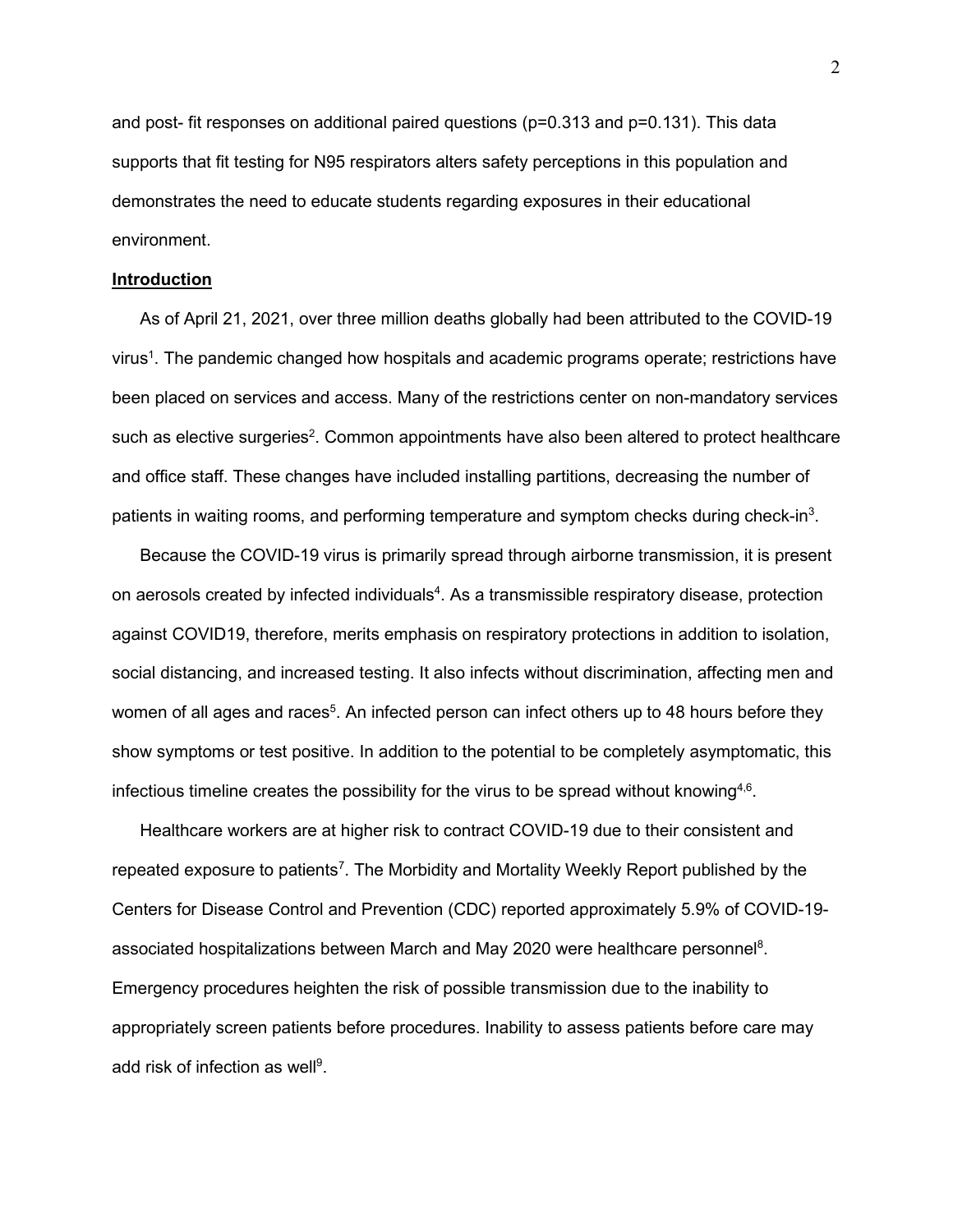Dental procedures have a high risk of COVID-19 infection due to procedures revolving around patients being unmasked, close face-to-face communication and contact, and aerosolgenerating procedures10. Additionally, clinical studies indicate that most dental procedures that utilize rotary handpieces generate considerable amounts of contaminated and potentially infectious aerosol and droplets<sup>11</sup> A systematic review regarding clinical procedures supported that over 75% of oral and dental procedures produce aerosols. Non-aerosol generating procedures did not specify the use of high-speed devices<sup>12</sup>. Sterilization of dental tools is also paramount to prevent any spread of infection to patients<sup>13</sup>.

The National Institute for Occupational Safety and Health (NIOSH) has supported a hierarchy of controls that explain types of controls and their perceived effectiveness. The hierarchy lists the following controls from most effective to least effective: elimination, substitution, engineering controls, administrative controls, and personal protective equipment (PPE) 14. COVID-19 as a workplace hazard evades the higher levels of elimination and substitution, therefore engineering controls, administrative controls, and PPE are relied upon to protect workers.

Some levels within the hierarchy of controls are more expensive and more complex to implement rapidly; thus, PPE has been a significant focus in keeping healthcare workers safe. In addition to PPE recommendations by OSHA and the CDC, of such things as gowns, gloves, and face masks, personal respirators have been added to lower the risk of exposure to COVID-19. Specifically, N95 respirators have been pursued to provide respiratory protection. N95 respirators are more effective than standard surgical masks because they form a tight seal over the mouth and nose, where all respiration occurs through the filter.

N95 respirator filters are designed to filter out approximately 95% of ambient aerosols containing particulates that are at least 0.3 micrometers in diameter $^{15}$ . N95 respirators are certified by NIOSH. After initial certification, NIOSH can perform onsite and field audits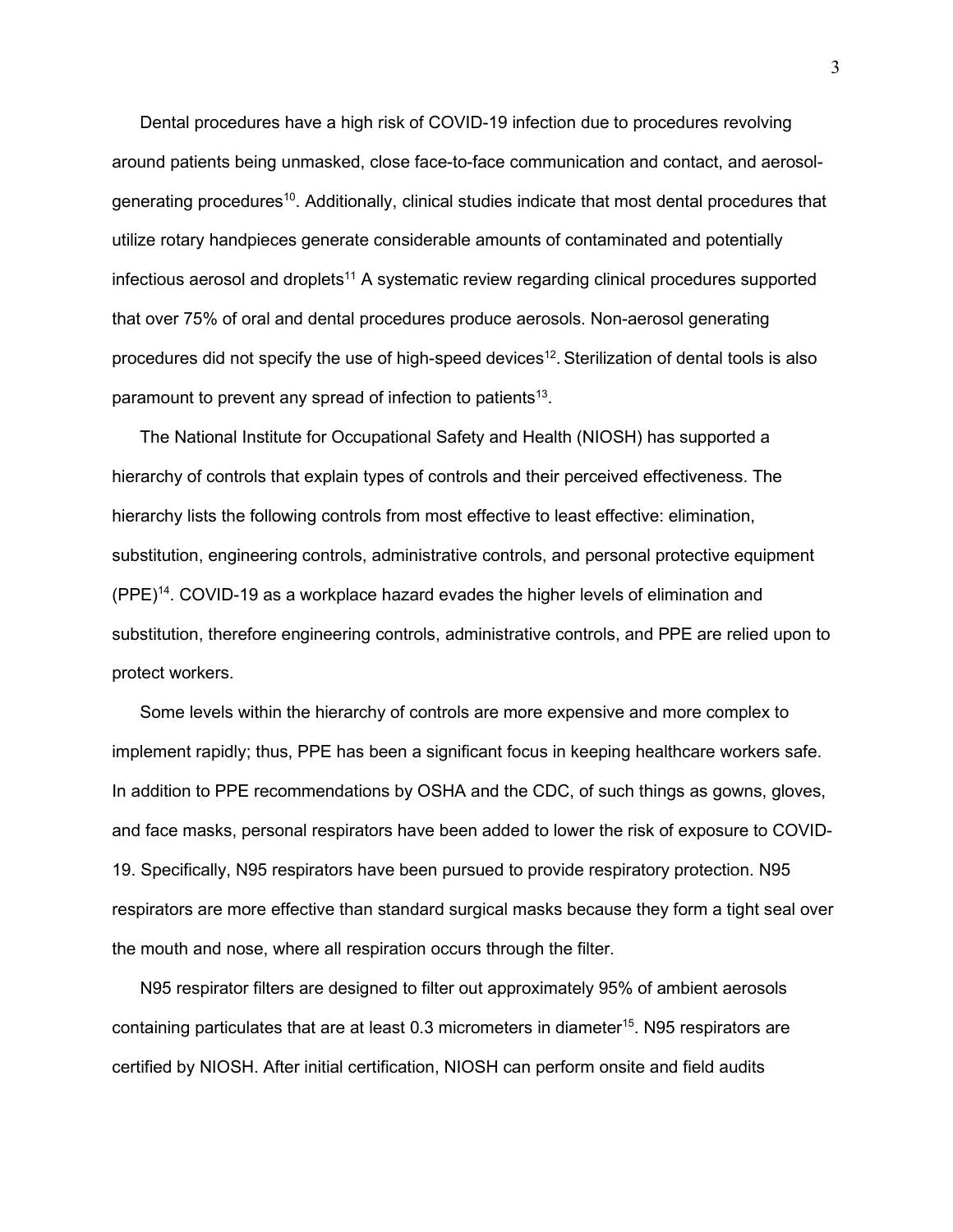afterward for any manufacturer to ensure that masks continue to meet certification criteria. criteria<sup>16</sup>.

With the demand for PPE increasing, the supply of N95 respirators has not been able to keep up with demand. Limited supply chains have added stress to healthcare systems to secure the proper and necessary PPE for their staff. Improper PPE has the potential of increased risk of exposure when working with infectious patients $\rm ^6$ .

In the United States, nearly all healthcare workers are covered by the OSHA Respiratory Protection Standard (29 CFR 1910.134)<sup>17</sup>. This standard requires the employer to develop a written respiratory protection program for employees exposed to hazardous airborne pollutants that have a primary inhalation route of exposure. Policies surrounding the usage of personal respirators have also changed during the pandemic. Reusing personal respirators is not a new idea, with recommendations being made to allow for extended use and limited reuse during the 2004 SARS and 2009 H1N1 events<sup>18</sup>. These recommendations were largely based on the types of transmission of the pathogen and the types of infection control measures in use. NIOSH policies stated that limiting usage by considerations of hygiene, damage, and breathing resistance $19$ .

Healthcare students from medicine, dentistry, physician assistants, and allied health programs were not originally included in a Respiratory Protection Program. However, with the advent of COVID-19, many academic medical institutions are fit testing students who may encounter COVID-19 patients on rotations. With the risk of COVID virtually omnipresent, students must be educated about potential exposures and the use and maintenance of respirators. Therefore, academic medical institutions are grappling with the idea of enrolling these students in respiratory protection programs.

With the onset of COVID-19, our academic medical center included healthcare students for the first time in its respiratory protection program. This move was implemented by the academic. As a result, this research sought to gauge dental students' perception of safety and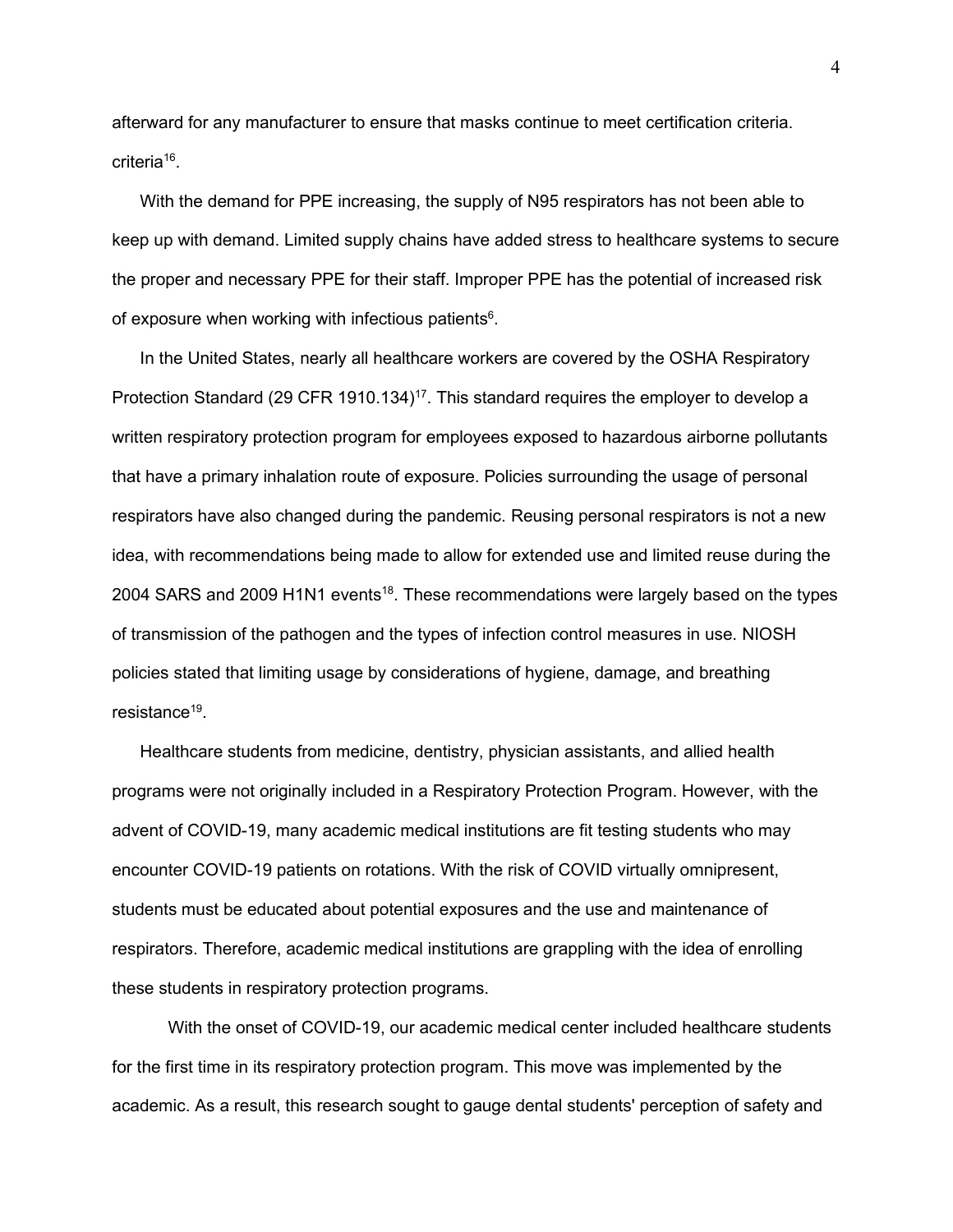knowledge related to the use of N95 respirators. In this pre/post-study, we hypothesized a change in safety perception among dental students after fit testing for N95 personal respirators.

Most of the safety perception research for students in medical and dental programs is focused on perceptions of safety for patients rather than the students themselves<sup>20</sup>. Many medical centers additionally gather information on safety perception from employed healthcare staff and faculty, but the focus still revolves around safety perceptions as it applies to the patients<sup>21-23</sup>. Brodani et al. (2020) further argue that the variance in dentistry practice protocols supports the need to develop evidence-based documents $24$ .

### **Materials & Methods**

### *Study Design*

In this cross-sectional study, we administered two questionnaires to dental and dental hygiene students before and after respirator fit testing. The questionnaires evaluated if safety perceptions and knowledge of respirator use changed after fit testing. We fit-tested participants with either 3M 8210 or 3M 1860S respirators (St. Paul, MN).

### *Study Participants*

College of Dentistry students who were scheduled for a fit test on August 26, 2020, and who had not previously been fit tested participated in this quality improvement study.

### *Qualitative Fit Testing*

Qualitative fit testing was performed as specified by the OSHA Respiratory Protection Standard 29 CFR 1910.134 using a saccharin solution, with the following exceptions: an automatic nebulizer - Mayluck handheld mesh atomizer nebulizer manufactured by the Gogguan Maijie Electronic Company (Bell Gardens, CA) was used in place of a manual medication nebulizer to reduce strain on testing personnel during qualitative fit testing and, the saccharin solution was diluted 1:3 with water from a concentrate of soluble saccharin (Louisburg, NC).

### *Quantitative Fit Testing*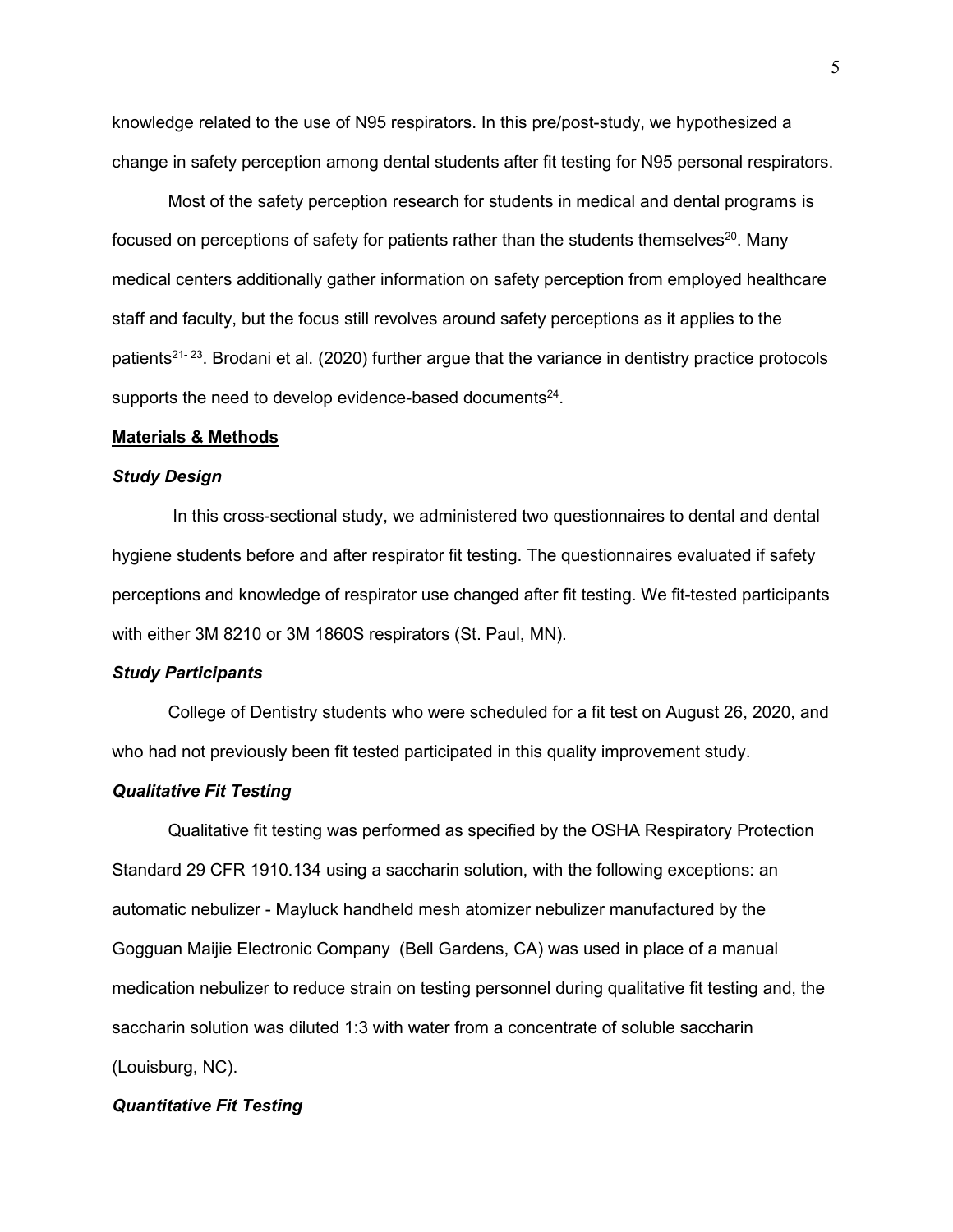Quantitative fit testing was performed as directed by OSHA Standard 1910.134 App A using an Accufit 9000 (Tulsa, Oklahoma) utilizing the ambient aerosol method. Aerosols were generated using a humidifier. Quantitative fit testing was only performed to ease workflow and if participants could not taste the saccharin aerosol during the sensitivity phase of the qualitative fit test.

### *Questionnaires*

Participants completed questionnaires immediately before and immediately after fit testing, with both questionnaires labeled with identification stickers to match single participant pre and post responses. The purpose of the pre-questionnaire was to gauge the initial perception of safety against COVID-19 in clinical settings with questions such as "Do you feel that getting fit tested for an N95 respirator will increase your safety?" Post fit testing questionnaire questions were used to analyze any changes in perceived safety regarding using N95 respirators in clinical settings after completing fit testing. The pre-fit test questionnaire is provided in Appendix A. The post-fit test questionnaire is provided in Appendix B.

### *Statistical Analysis*

Data analysis was performed using SPSS software version 27 (Armonk, NY), and an alpha value of 0.05 was considered significant (two-sided). Descriptive statistics, including frequencies, percentages, and averages, were used to report participants' demographic information and post fit questionnaire responses. Pre- and post-fit testing safety perception statements were compared using a Wilcoxon signed-rank test. A Chi-square was used to evaluate the association of gender and school program with non-paired pre-fit testing and postfit testing questions.

### **Results**

A total of 65 dental and dental hygiene students participated, all of whom completed the pre- and post-fit test questionnaires. There were 20 (30.8%) females and 45 (69.2%) males. Most participants were between 19 - <30 years (n=63, 96.9%). Most participants were enrolled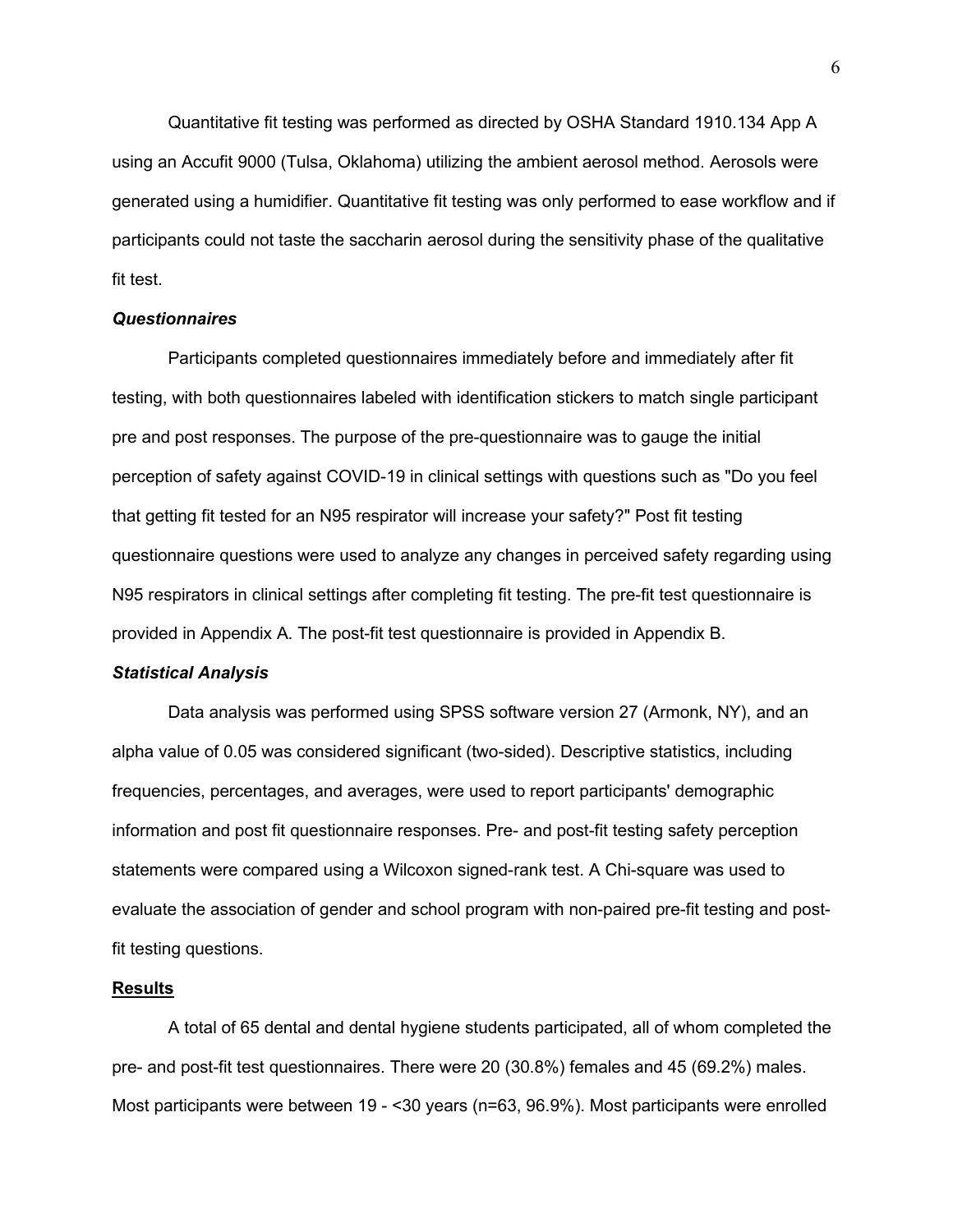in the DDS program (n=44, 67.7%). Table 1 shows the demographic characteristics of the participants.

|                     | Table 1. Demographic characteristics of fit-tested participants (N=65) |                  |               |  |
|---------------------|------------------------------------------------------------------------|------------------|---------------|--|
|                     | <b>Response</b>                                                        | <b>Frequency</b> | $\frac{9}{6}$ |  |
| <b>Age Category</b> | $19 - 30$<br>$30 - 40$                                                 | 63<br>2          | 96.9<br>3.1   |  |
| Gender              | Male<br>Female                                                         | 20<br>45         | 30.8<br>69.2  |  |
| Program             | DDS <sup>a</sup><br>Dental Hygiene <sup>b</sup>                        | 44<br>21         | 67.7<br>32.3  |  |

a Includes data marked as DDS, Dental, and Dentistry b Includes data marked as Dental Hygiene and DH

When asked about participants' experience and interpretations of safety regarding N95s and education, approximately 48% of participants responded that they needed N95 respirators when seeing patients. Most of the participants (95.4%) had never worn an N95 respirator prior to fit testing. Thirty-seven participants (n=37) also responded that they feel they have been provided the knowledge on respirator fit and use to conduct work related to COVID-19. Over half of participants responded that their overall perception of safety changed after fit testing (Chart 1). There was no significant association between the gender of participants or type of program regarding their responses to if the fit test changed their overall perception of safety (p=0.646 and p=0.415, respectively).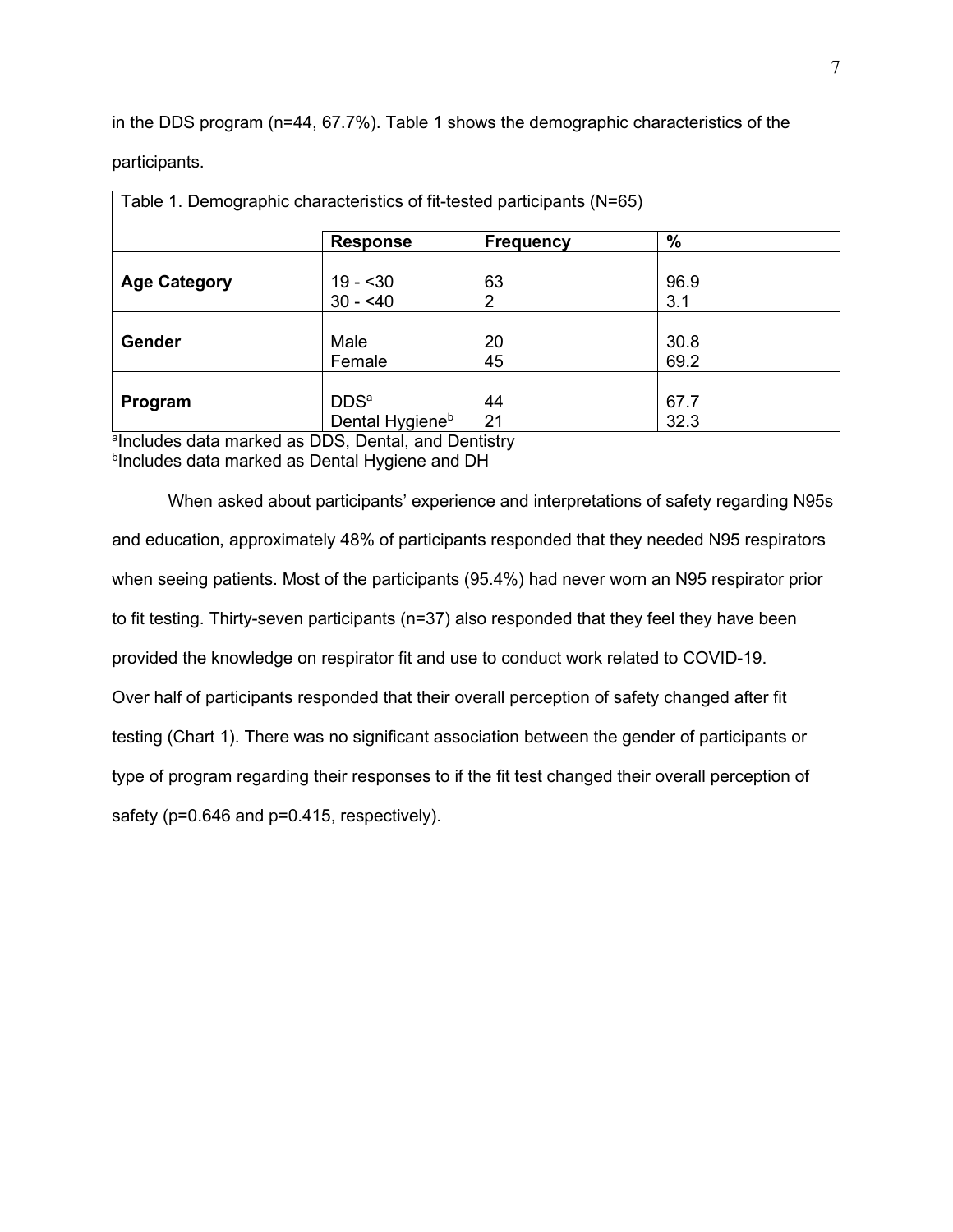

Chart 1. 'Did the fit test change your overall perception of safety' Post fit testing response frequency.

Thirteen (20%) of participants responded that they knew how to wear an N95 respirator before fit testing. All 65 (100%) participants responded that they knew how to wear an N95 respirator after fit testing. Less than half (n=28, 43.1%) of participants responded that they agreed or strongly agreed that it would be difficult to wear an N95 during clinical work. After fit testing, over half (n=36, 65.4%) agreed or strongly agreed. Overall, the distribution of responses did not differ from pre-fit testing and post-fit testing for difficulty of wearing N95 respirators during clinical work and fit testing for N95 respirators, increasing safety (p=0.313 and p=0.131). There was a shift in responses from disagree and strongly disagree to neutral, agree, and strongly agree responses for all questions (Table 2). No significant differences in distribution were noticed when comparing post- fit testing questionnaires by gender or educational program by Chi-square test.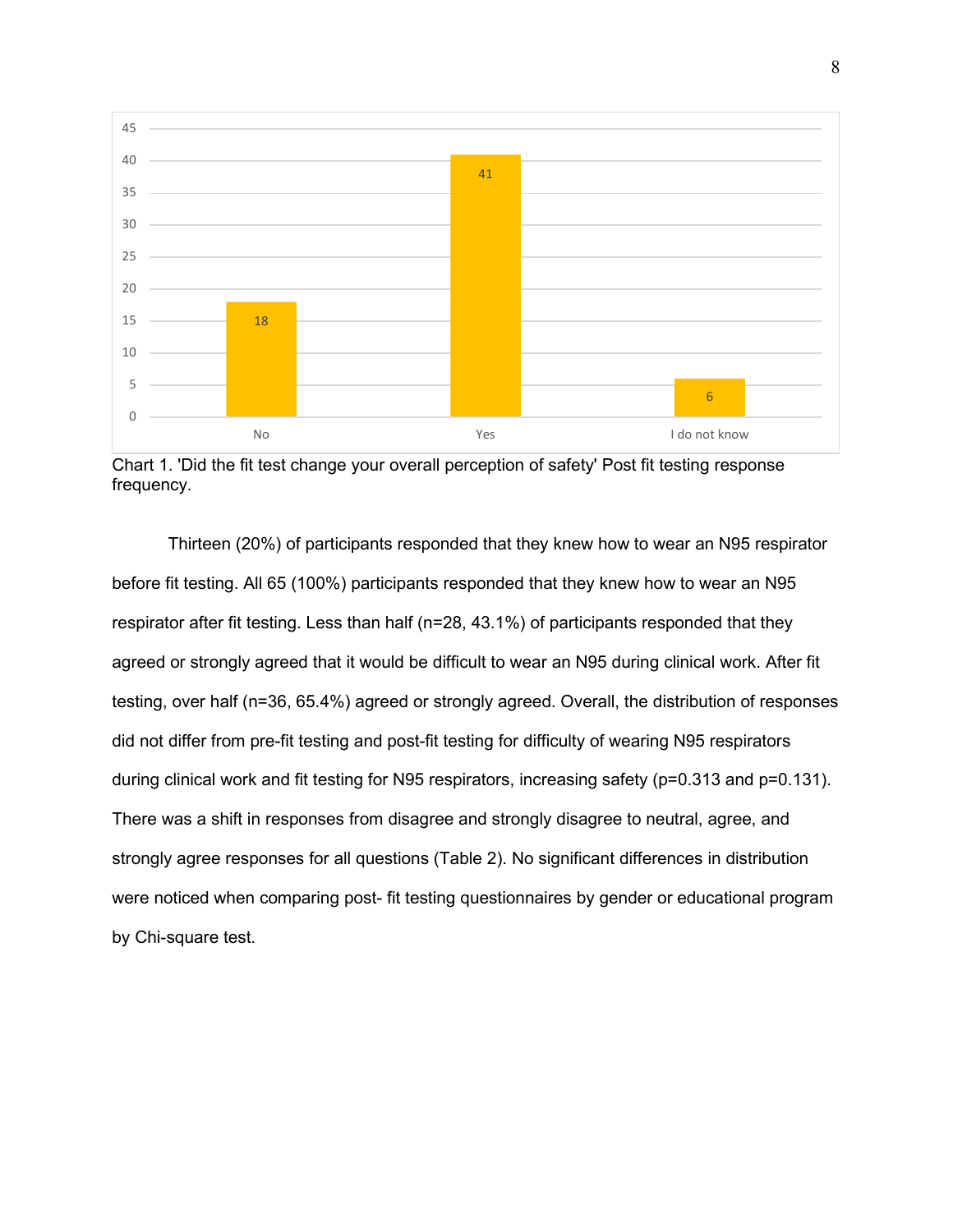| Table 2. Frequency of fit testing responses before and after fit testing |                          |                                               |          |                                              |          |                    |  |  |  |
|--------------------------------------------------------------------------|--------------------------|-----------------------------------------------|----------|----------------------------------------------|----------|--------------------|--|--|--|
| Question                                                                 | <b>Response</b>          | <b>Responses Before</b><br>fit testing (N=65) |          | <b>Responses After</b><br>fit testing (N=65) |          |                    |  |  |  |
|                                                                          |                          | N                                             | ℅        | N                                            | ℅        | P                  |  |  |  |
| Do you know how                                                          | No.                      | 48                                            | 73.8     | 0                                            | 0        | N/A                |  |  |  |
| to wear an N95                                                           | Yes                      | 13                                            | 20       | 65                                           | 100      |                    |  |  |  |
| respirator?                                                              | I do not know            | 4                                             | 6.2      | 0                                            | 0        |                    |  |  |  |
| It would be                                                              | <b>Strongly Disagree</b> |                                               | 1.5      | 0                                            | $\Omega$ | 0.313a             |  |  |  |
| difficult to always                                                      | <b>Disagree</b>          | 11                                            | 16.9     | 13                                           | 20       |                    |  |  |  |
| wear an N95                                                              | <b>Neutral</b>           | 25                                            | 38.5     | 16                                           | 24.6     |                    |  |  |  |
| respirator during                                                        | Agree                    | 17                                            | 26.2     | 26                                           | 40       |                    |  |  |  |
| clinical work.                                                           | <b>Strongly Agree</b>    | 11                                            | 16.9     | 10                                           | 15.4     |                    |  |  |  |
| Do you feel that                                                         | <b>Strongly Disagree</b> | $\overline{0}$                                | $\Omega$ | 0                                            | 0        | 0.131 <sup>a</sup> |  |  |  |
| getting fit tested                                                       | <b>Disagree</b>          | 2                                             | 3.1      | $\overline{2}$                               | 3.1      |                    |  |  |  |
| for an N95                                                               | <b>Neutral</b>           | 10                                            | 15.4     | 6                                            | 9.2      |                    |  |  |  |
| respirator will                                                          | Agree                    | 25                                            | 38.5     | 25                                           | 38.5     |                    |  |  |  |
| increase your                                                            | <b>Strongly Agree</b>    | 28                                            | 43.1     | 32                                           | 49.2     |                    |  |  |  |
| safety?                                                                  |                          |                                               |          |                                              |          |                    |  |  |  |

<sup>a</sup>p-value was determined by Wilcoxon signed rank test.

# **Discussion**

This study showed that  $63\%$  (n = 41) of participants responded that their perception of safety changed after fit testing. Of a total of 65 participants, 57 participants (87%) either agreed or strongly agreed that getting fit tested would increase their safety. Additionally, 100% (n=65) of participants responded that they knew how to wear an N95 respirator after fit training. These positive trends toward safety perception regarding fit testing demonstrate that targeted and thorough education is needed to create personal awareness of protective equipment and what it can do. Roughly 54% (n=35) of participants also were able to taste saccharin after fit testing. It was an additional assurance that an N95 respirator protected them from the testing agent for these participants. A limitation of this study is that we did not include an option for participants to respond if their perceptions of safety increased or decreased.

Of the 24 participants who responded 'No' or 'I do not know' to whether the fit test changed their overall perception, 19 participants still agreed or strongly agreed that getting tested would increase their safety. These participants may already have a high safety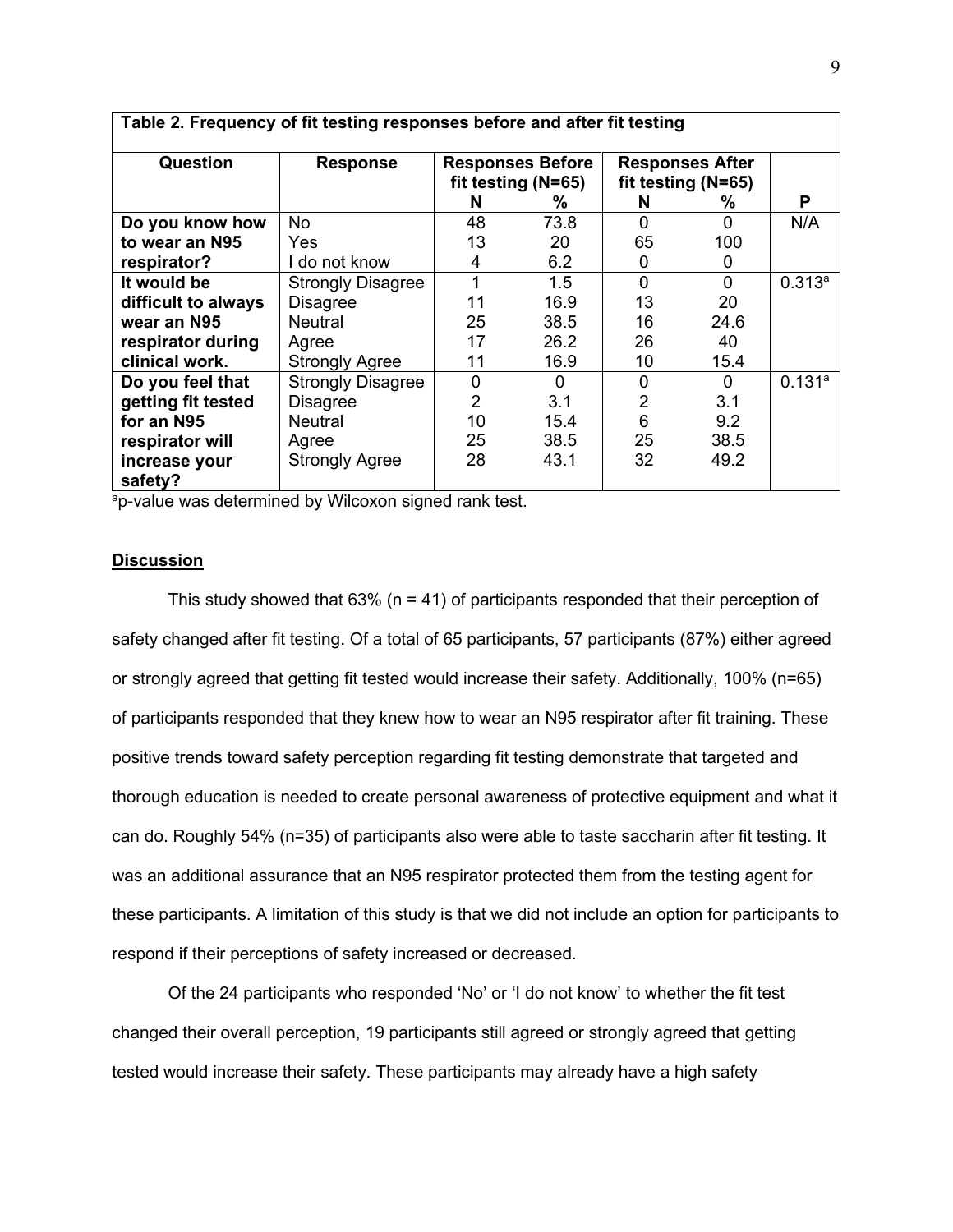perception, and fit testing did not change their knowledge of clinical risks. Of the remaining five participants, two responded that they disagreed that fit testing would increase their safety, while the last three responded that they felt neutral.

Fit testing also demonstrated to participants how arduous an N95 respirator could be to wear for prolonged periods; most participants responded that they felt that wearing an N95 would be difficult in the clinic compared to before. The fit testing process lasts only approximately seven minutes, and any difficulty would need to reflect a full day of respirator usage.

The sampled population included both dental hygiene and doctor of dentistry students. Both programs are at high risk for aerosol exposure due to the nature of their profession and aerosol generating procedures $25$ . In addition to clinical risks, there can be educational differences if a student is unable to wear N95 respirators due to failing fit-testing. Restrictions from attending or participating in procedures and opportunities that require N95 respirators could limit the educational and clinical practice experiences of dental hygiene and DDS students. The option of pursuing a powered air purifying respirator (PAPR) may be pursued in cases where N95s are not available or fit testing has failed. Unlike disposable N95 respirators, a PAPR may be used multiple times and does not require fit testing, however still requires appropriate training for usage. Most older models of PAPRs are too cumbersome for the practice of dentistry as well. PAPRs can cost over 200 times more than an N95 respirator which limit the purchaser's availability to supply this type of respirator for an entire workforce<sup>26</sup>.

The American Dental Association (ADA) interim guidance states that dental staff should use N95 respirators during aerosol generating procedures $27$ . This guidance is to supplement comprehensive respiratory protection programs within the workplace. There is currently no timeline published by the ADA regarding when the recommendation of N95 respirators should be discontinued.

10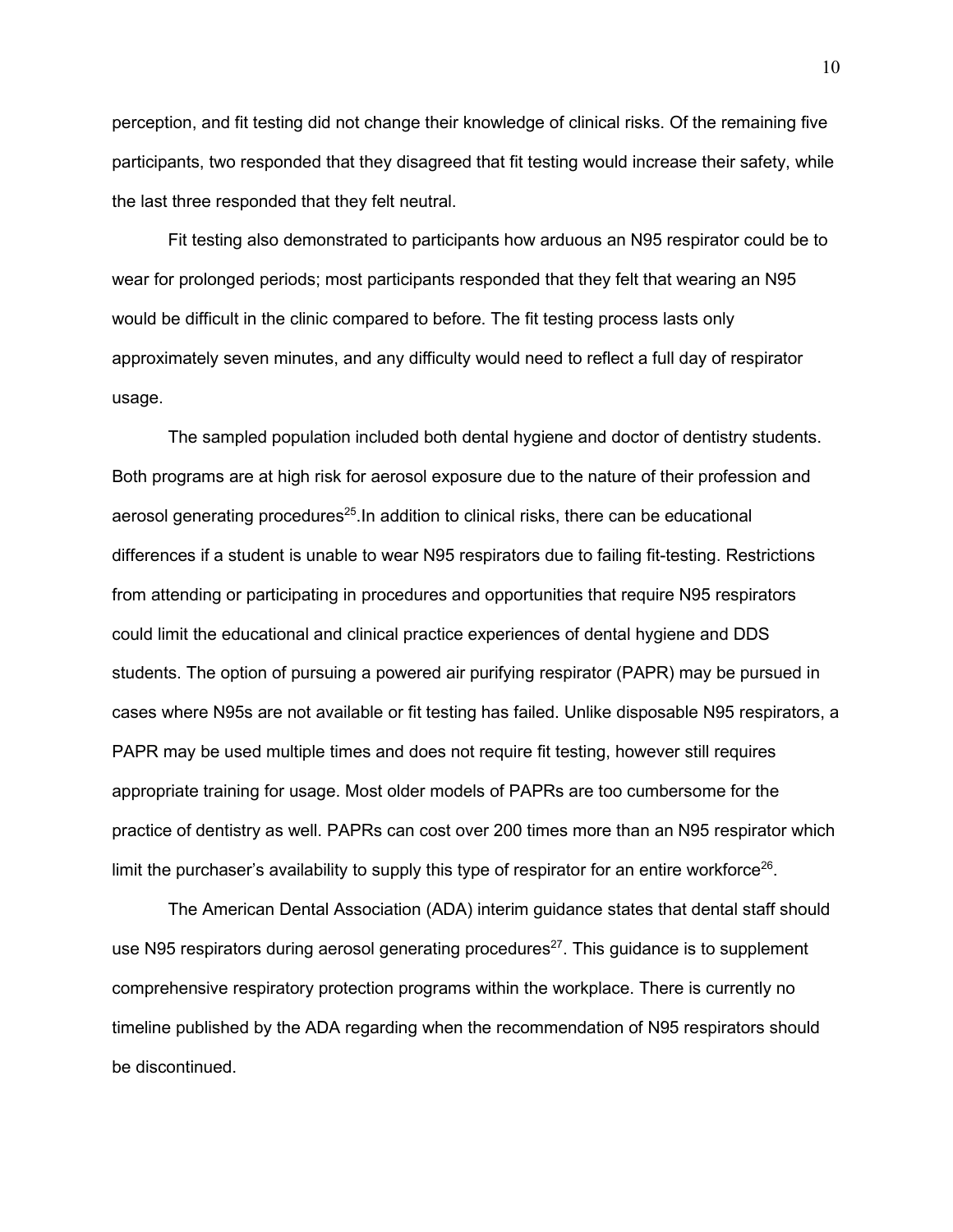OSHA requires employees in environments that have hazardous respiratory exposures to implement a respiratory protection program. With the COVID-19 pandemic, the advent of explicitly including affected healthcare students in these programs is new to our institution and can introduce additional burden to train and document participants. We reviewed seven medical colleges' respiratory protection programs in the Midwest; three did not mention students within their respiratory protection programs. The addition of this healthcare students into respiratory protection programs has the potential of adding costs to the institution. These costs may come in the form of PPE, staff maintenance of the respiratory protection program, and pursuing additional control measures to limit or eliminate the hazard.

Our study had several strengths. First, this is research looked at performing evaluations of safety perceptions in a population that has not been well studied before. Second, the study evaluated alteration of perceptions immediately after fit testing. Third, we had 100% participation fill out both the pre- and post-fit testing questionnaires.

### *Limitations*

We were not able to determine the direction of change of perceptions. The post-test questionnaire was administered in the presence of the tester. Therefore, we thought the study subject may feel pressured to say their safety perception increased because of the fit test. However, when taken in tandem with other responses, it appears that the change was in the positive direction, i.e., their safety perception increased after the fit test. Our study was performed over the period of a single day with no intention of extending further. This timeline did not allow us more than the 65 participants.

#### **Conclusion**

This study supported our hypothesis that perceptions of safety were altered in DDS and dental hygiene students after fit testing. This study highlights the need to continue respirator fit testing for persons required to wear N95 respirators due to a respiratory hazard. It is imperative to fit test students to lower their risk of exposure to respiratory hazards. Fit testing is also an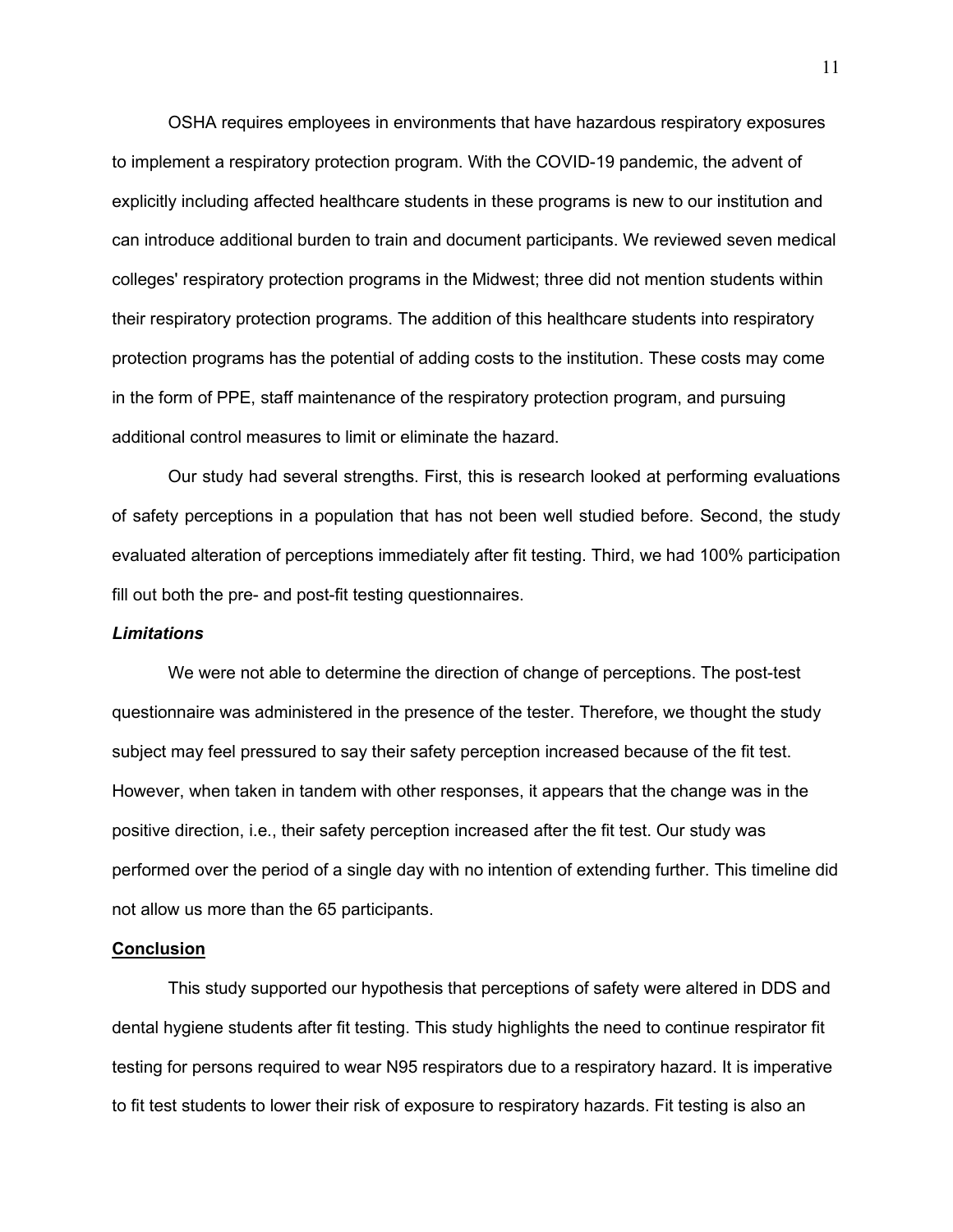opportunity to engage students regarding the potential hazards they may find within their

workplace.

# **Acknowledgements**

This study was funded by the University of Nebraska business office. The authors would

like to thank their capstone committee for their commitment to developing and refining this

project. The authors would also like to thank the study participants.

# **Disclosure**

The authors declare that there is no conflict of interest.

# **References**

1. World Health Organization. WHO Coronavirus Disease (COVID-19) Dashboard [Internet]. 2021 [cited 2021 Jan 12]. Available from: [https://covid19.who.int](https://covid19.who.int/)

2. Al-Omar K, Bakkar S, Khasawneh L, Donatini G, Miccoli P. Resuming elective surgery in the time of COVID-19: a safe and comprehensive strategy. Updates Surg. 2020 Jun 3;1–5.

3. Centers for Disease Control and Prevention. N95 Respirators and Surgical Masks [Internet]. NIOSH Science Blog. 2020 [cited 2020 Oct 1]. Available from: <https://blogs.cdc.gov/niosh-science-blog/2009/10/14/n95/>

4. Centers for Disease Control and Prevention. Coronavirus Disease 2019 (COVID-19) [Internet]. Centers for Disease Control and Prevention. 2020 [cited 2020 Oct 29]. Available from: <https://www.cdc.gov/coronavirus/2019-ncov/more/scientific-brief-sars-cov-2.html>

5. Wenham C, Smith J, Morgan R. COVID-19: the gendered impacts of the outbreak. The Lancet. 2020 Mar 14;395(10227):846–8.

6. Byrne AW, McEvoy D, Collins AB, Hunt K, Casey M, Barber A, et al. Inferred duration of infectious period of SARS-CoV-2: rapid scoping review and analysis of available evidence for asymptomatic and symptomatic COVID-19 cases. BMJ Open [Internet]. 2020 Aug 5 [cited 2020 Sep 23];10(8). Available from:<https://www.ncbi.nlm.nih.gov/pmc/articles/PMC7409948/>

7. Herron JBT, Hay-David AGC, Gilliam AD, Brennan PA. Personal protective equipment and Covid 19- a risk to healthcare staff? Br J Oral Maxillofac Surg. 2020 Jun;58(5):500–2.

8. Kambhampati AK, O'Halloran AC, Whitaker M, Magill SS, Chea N, Chai SJ, et al. COVID-19–Associated Hospitalizations Among Health Care Personnel — COVID-NET, 13 States, March 1–May 31, 2020. MMWR Morb Mortal Wkly Rep. 2020 Oct 30;69(43):1576–83.

9. Wu KY, Wu DT, Nguyen TT, Tran SD. COVID‐19's impact on private practice and academic dentistry in North America. Oral Dis [Internet]. 2020 Jun 16 [cited 2021 Mar 16]; Available from:<https://www.ncbi.nlm.nih.gov/pmc/articles/PMC7300727/>

10. Occupational Safety and Health Administraion. Guidance on Preparing Workplaces for COVID-19 [Internet]. U.S. Department of Labor; 2020 [cited 2020 Jan 19]. Available from: <https://www.osha.gov/Publications/OSHA3990.pdf>

11. Wei J, Li Y. Airborne spread of infectious agents in the indoor environment. Am J Infect Control. 2016 Sep 2;44(9):S102–8.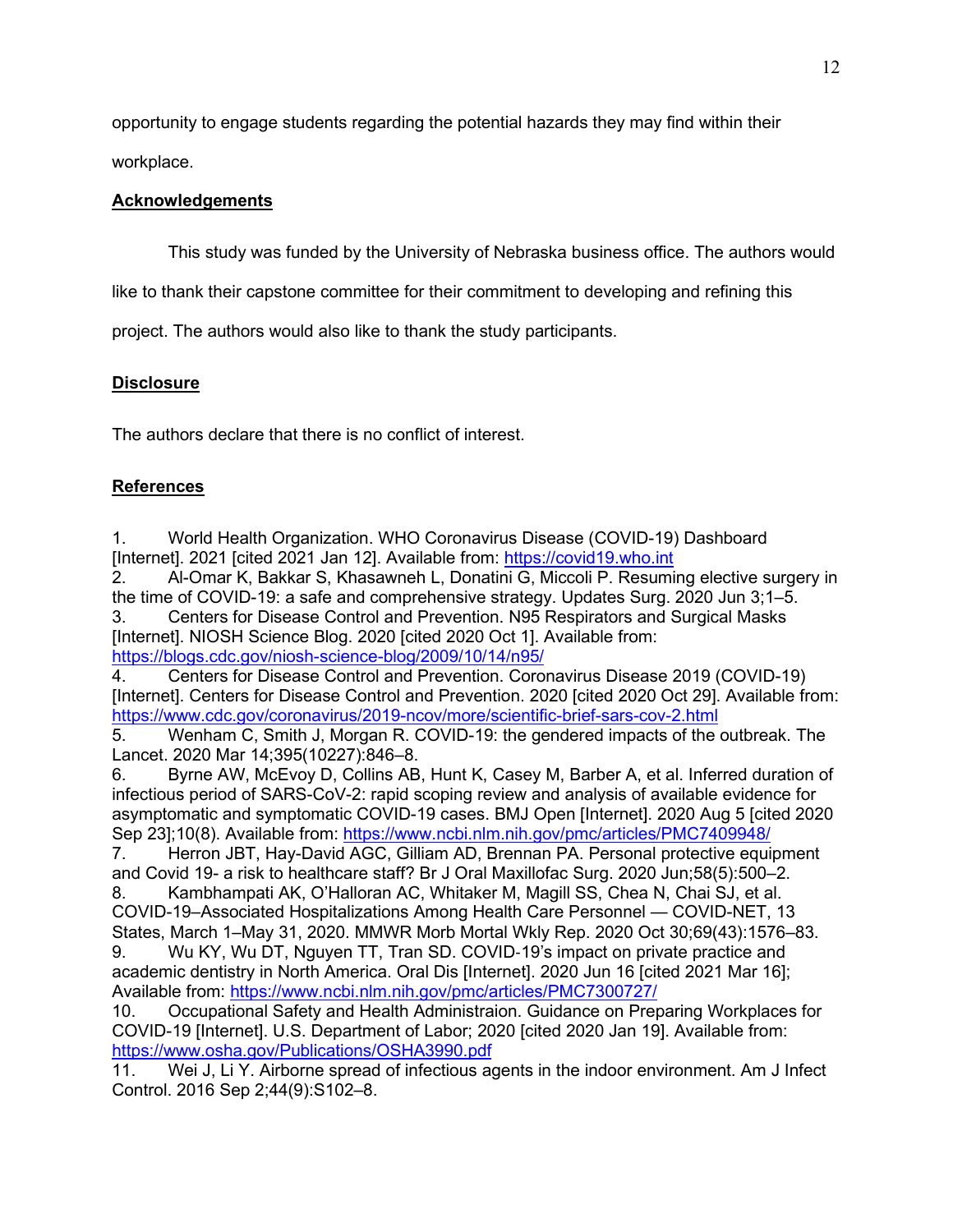12. Jackson T, Deibert D, Wyatt G, Durand-Moreau Q, Adisesh A, Khunti K, et al. Classification of aerosol-generating procedures: a rapid systematic review. BMJ Open Respir Res [Internet]. 2020 Oct 9 [cited 2021 Mar 22];7(1). Available from: <https://www.ncbi.nlm.nih.gov/pmc/articles/PMC7549490/>

13. Verran J, Kossar S, McCord JF. Microbiological study of selected risk areas in dental technology laboratories. J Dent. 1996 Mar;24(1–2):77–80.

14. National Institute for Occupational Safety and Health. Heirarchy of Controls [Internet]. National Institute for Occupational Safety and Health. 2015 [cited 2021 Mar 11]. Available from: <https://www.cdc.gov/niosh/topics/hierarchy/default.html>

15. Qian Y, Willeke K, Grinshpun SA, Donnelly J, Coffey CC. Performance of N95 respirators: filtration efficiency for airborne microbial and inert particles. Am Ind Hyg Assoc J. 1998 Feb;59(2):128–32.

16. Electronic Code of Federal Regulations. Title 42: Public Health Part 84 - Approval of Respiratory Protective Devices [Internet]. Federal Register; 2021 [cited 2021 Feb 21]. Available from: [https://www.ecfr.gov/cgi-bin/text-](https://www.ecfr.gov/cgi-bin/text-idx?SID=29180c9f6a51e3029ea04f5a3754b035&mc=true&node=pt42.1.84&rgn=div5)

[idx?SID=29180c9f6a51e3029ea04f5a3754b035&mc=true&node=pt42.1.84&rgn=div5](https://www.ecfr.gov/cgi-bin/text-idx?SID=29180c9f6a51e3029ea04f5a3754b035&mc=true&node=pt42.1.84&rgn=div5)

17. Occupational Safety and Health Administraion. 1910.134 - Respiratory Protection [Internet]. 2011 [cited 2020 Sep 23]. Available from: [https://www.osha.gov/laws](https://www.osha.gov/laws-regs/regulations/standardnumber/1910/1910.134)[regs/regulations/standardnumber/1910/1910.134](https://www.osha.gov/laws-regs/regulations/standardnumber/1910/1910.134)

18. Fisher EM, Shaffer RE. Considerations for recommending extended use and limited reuse of filtering facepiece respirators in health care settings. J Occup Environ Hyg. 2014;11(8):D115-128.

19. National Institute for Occupational Safety and Health. NIOSH guide to the selection and use of particulate respirators certified under 42 CFR 84. [Internet]. Centers for Disease Control and Prevention. 2014 [cited 2021 Feb 21]. Available from: [https://www.cdc.gov/niosh/docs/96-](https://www.cdc.gov/niosh/docs/96-101/default.html) [101/default.html](https://www.cdc.gov/niosh/docs/96-101/default.html)<br>20. Kirch DG

Kirch DG, Boysen PG. Changing The Culture In Medical Education To Teach Patient Safety. Health Affairs. 2010 Sep 1;29(9):1600–4.

21. Carruthers S, Lawton R, Sandars J, Howe A, Perry M. Attitudes to patient safety amongst medical students and tutors: Developing a reliable and valid measure. Med Teach. 2009 Aug;31(8):e370-376.

22. Cook JM, Slade MD, Cantley LF, Sakr CJ. Evaluation of safety climate and employee injury rates in healthcare. Occup Environ Med. 2016 Sep 1;73(9):595–9.

23. Liu H, Li Y, Zhao S, Jiao M, Lu Y, Liu J, et al. Perceptions of patient safety culture among medical students: a cross-sectional investigation in Heilongjiang Province, China. BMJ Open. 2018 Jul 1;8(7):e020200.

24. Brondani M, Cua D, Maragha T, Shayanfar M, Mathu-Muju K, von Bergmann H, et al. A Pan-Canadian narrative review on the protocols for reopening dental services during the COVID-19 pandemic. BMC Oral Health [Internet]. 2020 Dec 2 [cited 2021 Mar 3];20. Available from:<https://www.ncbi.nlm.nih.gov/pmc/articles/PMC7708888/>

25. Ge Z-Y, Yang L-M, Xia J-J, Fu X-H, Zhang Y-Z. Possible aerosol transmission of COVID-19 and special precautions in dentistry. J Zhejiang Univ Sci B. 2020 May;21(5):361–8.

26. Board on Health Sciences Policy; Institute of Medicine I of. Why, Where, and How PAPRs Are Being Used in Health Care: Workshop Summary [Internet]. The Use and Effectiveness of Powered Air Purifying Respirators in Health Care: Workshop Summary. National Academies Press (US); 2015 [cited 2021 Apr 21]. Available from:

<https://www.ncbi.nlm.nih.gov/books/NBK294225/><br>27. American Dental Association. ADA Coron 27. American Dental Association. ADA Coronavirus (COVID-19) Center for Dentists [Internet]. ADA Center for Professional Success. 2021 [cited 2021 Apr 14]. Available from: [https://success.ada.org/en/practice-management/patients/infectious-diseases-2019-novel](https://success.ada.org/en/practice-management/patients/infectious-diseases-2019-novel-coronavirus)[coronavirus](https://success.ada.org/en/practice-management/patients/infectious-diseases-2019-novel-coronavirus)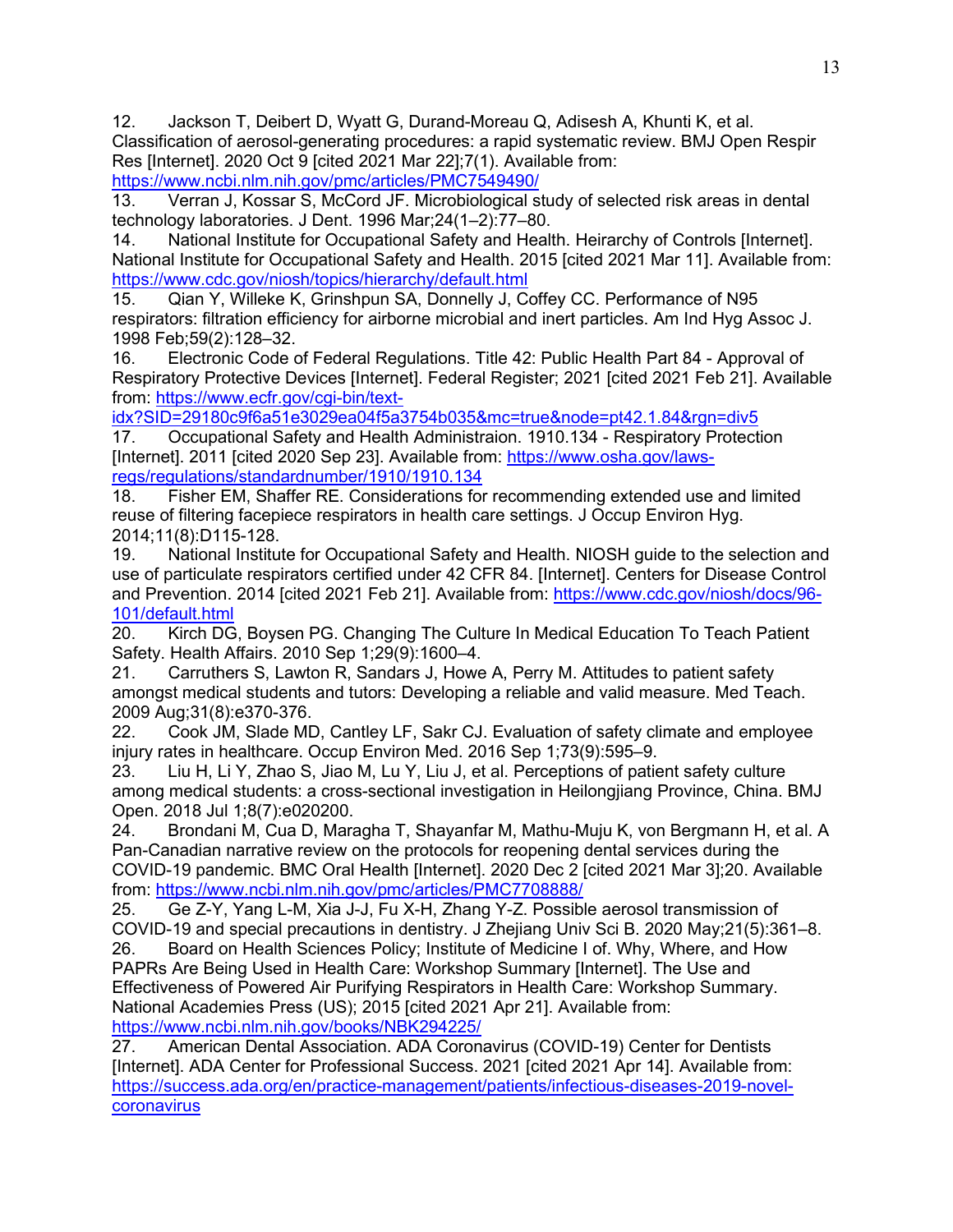#### **Appendix A. Pre-Fit Testing Questionnaire**



# N95 Respirator Fit Test-Quality Improvement Project (Pre)

This questionnaire will be used for academic purposes to evaluate the fit test program

Please select one answer for each question

1. Which category below includes your

age?

- a)  $19 30$
- b)  $30 40$ c)  $40 - 50$
- d)  $50 60$
- e) 60 and over
- 
- 2. What is your gender?
	- a) Female
	- b) Male
	- c) Other
	- (specify):
- 3. What is your role at the College of Dentistry?
	- a) Faculty
	- b) Staff
	- Student (please answer 3a and c) 3Ь)
	- 3a. What is your program?

3b. What year are you in?

- 4. Have you ever worn an N95 respirator before? If you answer yes to this question, please answer question 4a.
	- a) Yes
	- b) No
	- c) I don't know

4a. Were you fit tested for an N95 respirator?

- a) Yes
- b) No
- 5. To protect yourself from COVID-19, do you feel that you need to wear an N95 respirator when seeing patients?
	- a) Yes<br>b) No
	-
	- c) I do not know
- 6. Do you know how to wear an N95 respirator? a) Yes b) No
	- c) I do not know
	-

7. Do you feel that getting fit tested for an N95 respirator will increase your safety?

- a) Strongly agree
- b) Agree
- c) Neutral
- d) Disagree
- e) Strongly Disagree

8. Do you feel that you have been provided the knowledge on respirator fit and use to conduct work related to COVID-19?

- a) Strongly agree
- b) Agree
- c) Neutral
- d) Disagree
- e) Strongly disagree

9. It would be difficult to always wear an

- N95 respirator during clinical work.
	- a) Strongly agree
	- b) Agree c) Neutral
	-
	- d) Disagree
	- e) Strongly disagree

Thank you for participating

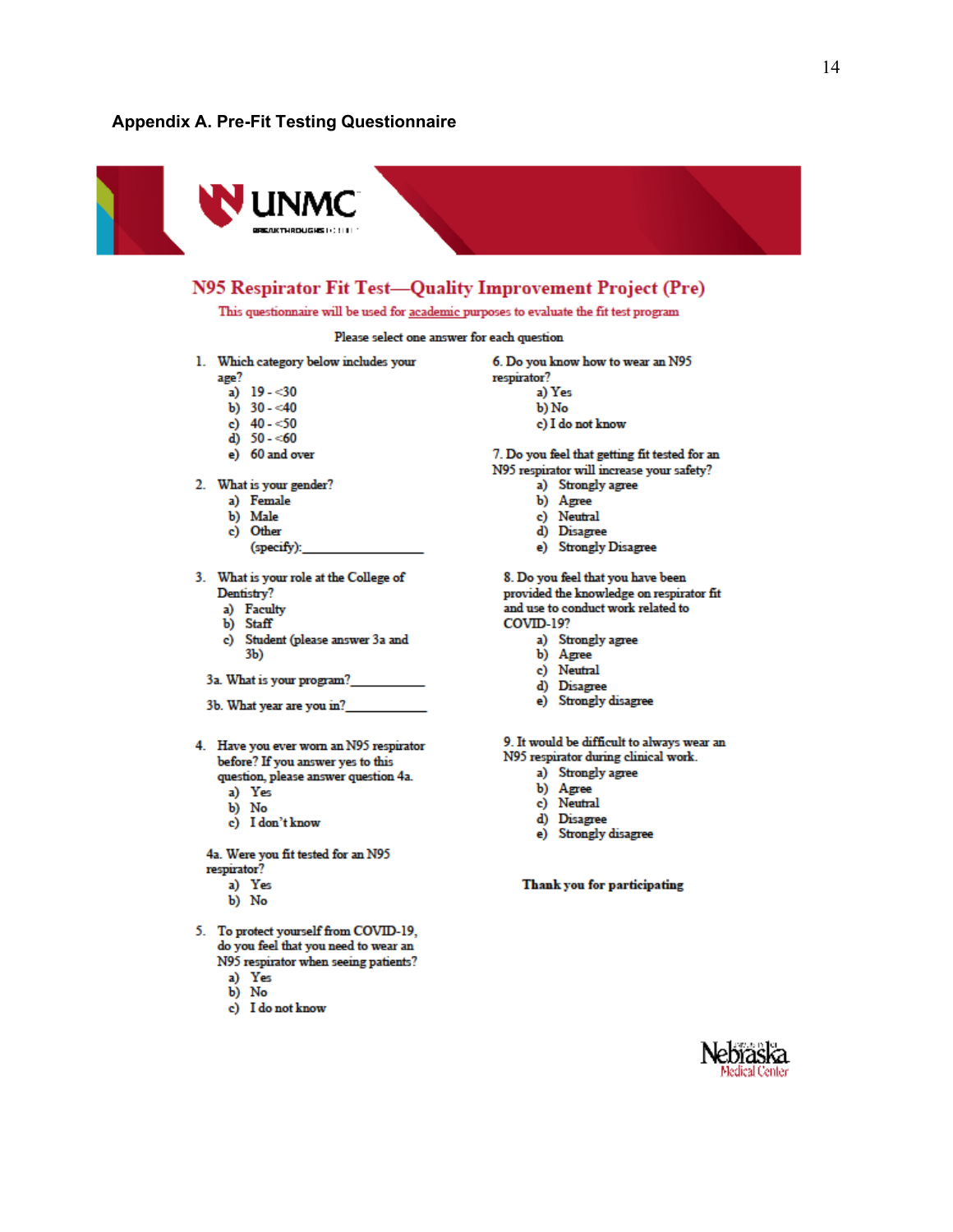### **Appendix B. Post-Fit Testing Questionnaire**



# N95 Respirator Fit Test-Quality Improvement Project (Post)

This questionnaire will be used for academic purposes to evaluate the fit test program

Please select one answer for each multiple-choice question

- 1. Did the fit test change your overall perception of safety?
	- a) Yes
	- $\overline{b}$ ) No
	- c) I do not know
- 2. After the fit test, do you know how to wear an N95 respirator?
	- a) Yes
	- $b)$  No
	- c) I do not know
- 3. After the fit test, do you feel that getting fit tested for an N95 respirator will increase your safety?
	- a) Strongly agree
	- b) Agree
	- c) Neutral
	- d) Disagree
	- e) strongly Disagree

4. It would be difficult to always wear an N95 respirator during clinical work.

- a) Strongly agree
- b) Agree
- 
- c) Neutral<br>d) Disagree
- e) Strongly disagree

5. Would you like to share any comments related to fit test or risk of COVID-19?

Thank you for participating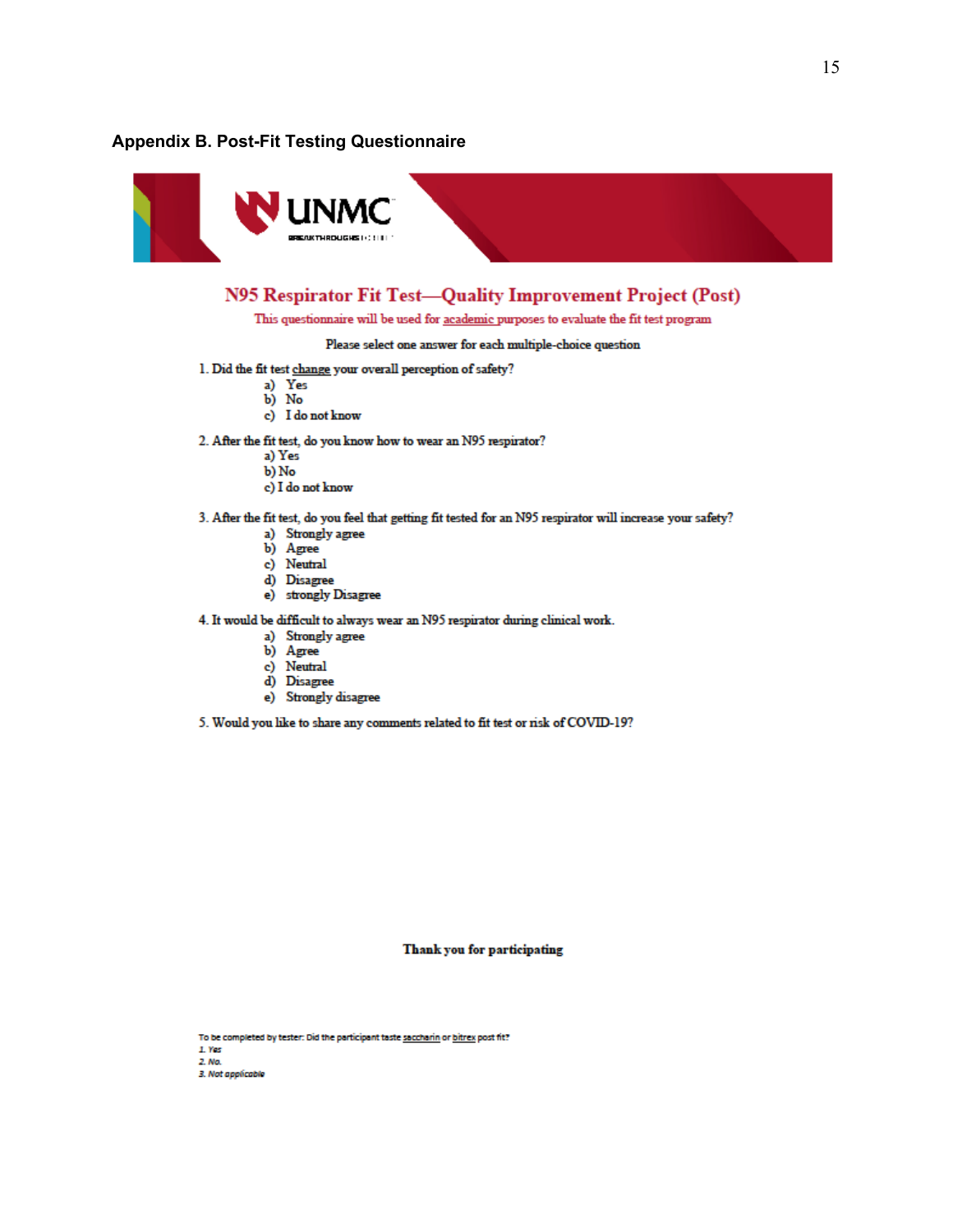#### **Appendix C: Demonstrated Competencies**

**MPHF3:** Analyze quantitative and qualitative data using biostatistics, informatics, computerbased programming and software, as appropriate.

**EOHMPH2:** Examine exposures and pathways for environmental and occupational agents associated with human injuries and diseases.

**EOHMPH7:** Employ measures to control workplace injury and illness including engineering, education, regulations, incentives, and best practices.

# **Appendix D: Biography & Resume**

Tanner Clark is a Master of Public Health student at the University of Nebraska Medical Center College of Public Health. His studies have concentrated on environmental and occupational health and safety. His early work experience focused on genetics, specifically hereditary cancer. In the summer of 2020, he joined the Nebraska Department of Health and Human services as a Disease investigator to aid in contact tracing and epidemiological studies for Sars-CoV-2 (COVID-19). He then took a position as an Environmental Health Specialist in early 2021 to aid in providing environmental policy recommendations to aid in the prevention of infectious diseases for Nebraska businesses. His work has provided him with multiple avenues of experience: lab work and maintenance, development of interpersonal relationships, policy review and implementation, and much more. Tanner Clark has a Bachelor of Science degree from Doane University.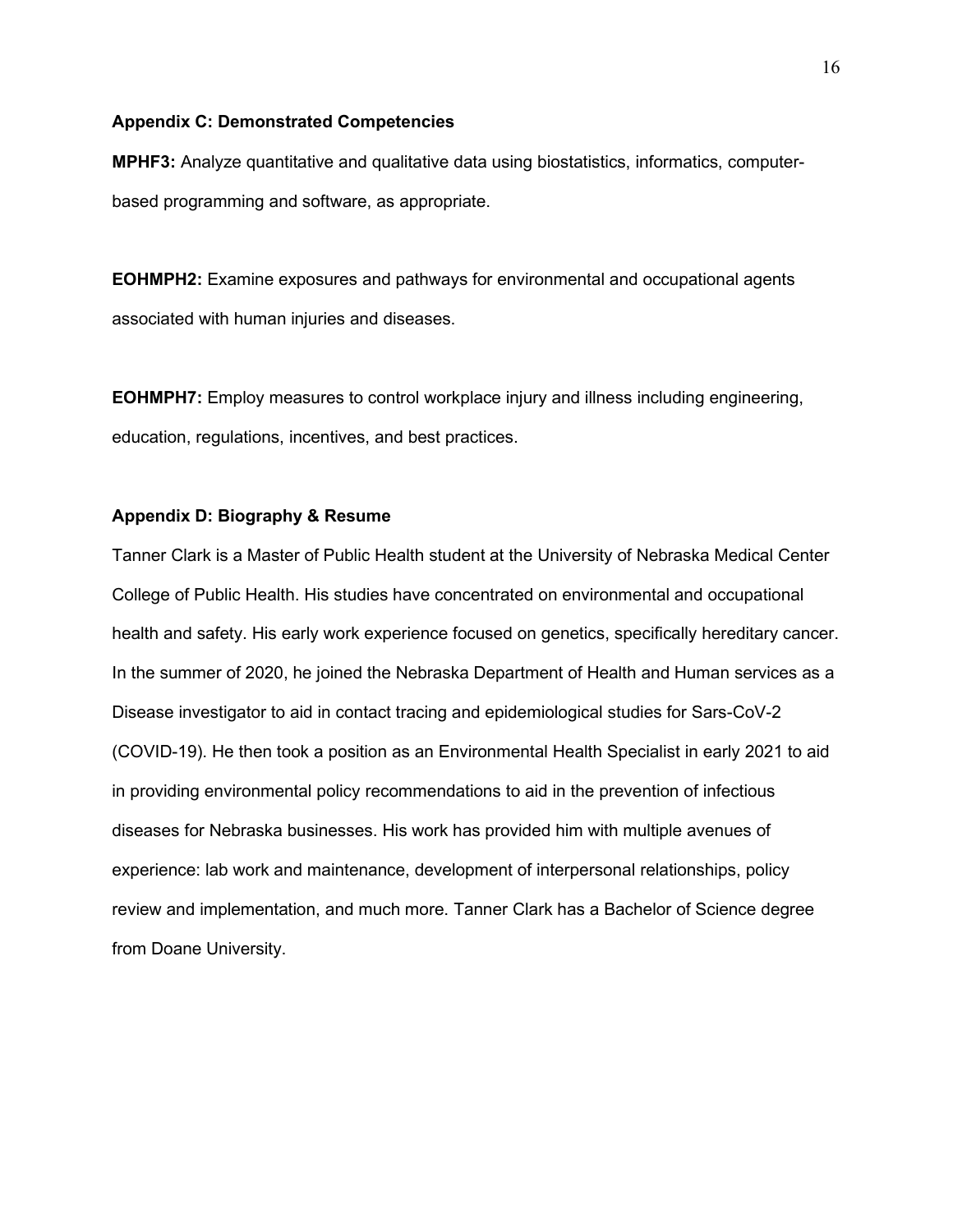# **Tanner Clark**

Ambitious graduate student pursuing a career in public health with experience in occupational and environmental health and safety.

**(785) 230 – 8327 [tanner.clark.h@gmail.com](mailto:tanner.clark.h@gmail.com)**

### **Work Experience**

# **Nebraska State Department of Health and Human Services**, Lincoln, NE

- *Environmental Health Specialist* (January 2021 Present)
	- Acted as part of a multi-disciplinary team to provide infection prevention recommendations to the Nebraska public. Performed site visits to evaluate needs of clients and better form policy and educational recommendations. Prepared and presented written reports and presentations to clients. Created and implemented standard operating procedures for the Nebraska Community Strike Team. Collaborated with the Nebraska Department of Health and Human Services, the University of Nebraska Medical Center, and Nebraska Local Health Departments to monitor and evaluate and respond to potential outbreaks.
- *Disease Investigator* (July 2020 January 2021)
	- Assessed the requirements of Nebraska health departments in consultation with local staff to educate and recommend control measures regarding the COVID-19 outbreak. Consulted with residents of Nebraska to provide information and resources regarding confirmed diagnosis of COVID-19 or risk of contact with a positive case. Participated in multiple training courses through educational organizations to gain requisite knowledge and experience to work in public health during a pandemic. Voluntarily conducted additional projects within other divisions of public health to aid established teams in completing or developing health measures, databases, and policies for the state of Nebraska.

# **University of Nebraska Medical Center**, Omaha, NE

● *Genetic Counseling Associate* (November 2018 – July 2020)

Collaborated with genetic counselors and medical geneticists to daily assess patients' needs and department requirements. Conducted case preparation, clinic coordination and scheduling, and patient documentation focusing on family history in conjunction with senior staff and medical providers. Took on additional responsibilities outside of required job functions surrounding patient screening, clinic analytics, and result dissemination. Participated in multidisciplinary tumor boards focusing on oncology testing and treatment. Awarded UNMC Munroe-Meyer Standout September 2019.

**• Cytogenetic Technologist I, Tissue Culture Technician** (May 2015 – November 2018) Assembled and conducted karyotype and genetic profile analysis to aid in diagnosis of diseases. Trained cytogenetic technologists in live culture rooms and microarray. Adhered and adapted to evolving CAP and OSHA standards. Gained competency in live tissue culture as well as microarray bench processing and DNA extractions. Drafted, edited, and updated lab Standard Operating Protocols (SOPs).

# **Boys Town Behavioral Center**, Boys Town, NE

● *Behavioral Interventionalist* (August 2017 – March 2018)

# **Doane University**, Crete, NE

- *Research Assistant* (May 2014 May 2015)
- *Admissions Assistant* (May 2014 May 2015)